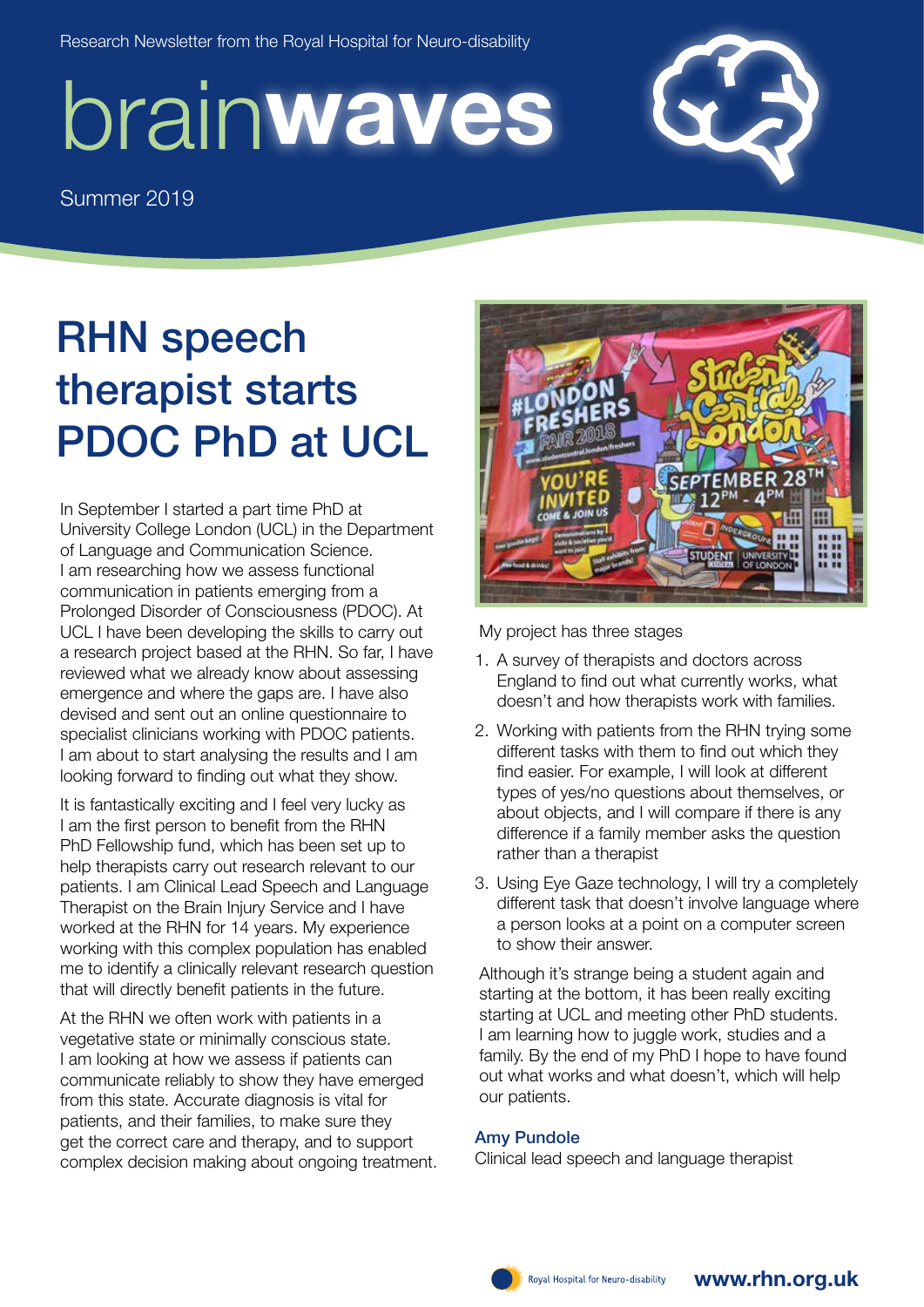

# Memory and learning after brain injury

Our memory is a crucial part of our life; if we think about times that we forget important information, it is easy to bring to mind how distressing this can be and what consequences it can have. In people who have an acquired brain injury – some sort of damage to the brain through a stroke, or head injury, for example – memory problems are very common.

While there are many different types of memory, our verbal memory is perhaps one of the most important for functioning day-to-day. Verbal memory is our memory for words – either from things we, or that we have read. After a severe brain injury, people typically have trouble remembering really important things such as information about their diagnosis, or the pros and cons of what life may be like if they are discharged back to their own home compared to going to a care home. While our rehabilitation service currently uses a number of techniques to help people with their memory difficulties, there is a need to develop these further to ensure we can help patients as much as possible.

This study will investigate whether giving patients a brief rest after they have learnt some information helps them to hang on to more of that information than if they are asked to engage in another activity directly after learning something. The existing research suggests that some people with memory disorders show remarkable improvements in the amount they remember under these 'wakeful rest' conditions. The researchers have suggested that when the brain is left to think naturally, distraction free, after learning something, it is able to strengthen the memory for the information. On the other hand, if we have to do another task straight after learning something, the brain's resources are competing against each other making it harder to strengthen the memory. As you can imagine, when someone has brain damage, this task becomes very tricky.

The existing research on this topic is very convincing but hasn't until now been looked at in a more practical setting such as in a neuro-rehabilitation ward with patients presenting with more varied problems in their thinking skills, such as the people we see at the RHN. Our study is therefore plugging this gap by comparing the effects of rest versus distraction for patients in our rehabilitation service on Drapers ward, who are able to consent to take part. The potential benefits of the study are that we can refine the ways that we support patients with their memory difficulties based on their patterns of performance and thus help them to learn and remember information that is important to them.

### Dr Sarah Crawford

Consultant clinical neuropsychologist

## Dr Nathan Illman

Clinical psychologist

# Reflective practice

Della Warren is a registered nurse, Queen's Nurse and specialist community public health nurse and health visitor. She is doing a PhD and has just completed her first year part-time which she combines with her quality assurance role at the RHN.

Della's PhD is looking at the impact of reflection in nursing on patients and residents. This research is particularly important as it is mandatory for every nurse to undertake reflection on their practice in order to maintain their registration on the National Professional Nursing and Midwifery Register with The Nursing and Midwifery Council (NMC).

The reason for this research is because there is very little known about the impact of reflective practice from experienced nurses in clinical environments with complex patients. Della has completed an extensive international literature and policy review. She presented her findings at this year's National Queen's nurse meeting through the Queen's Nursing Institute (QNI).

She is currently refining her methodology and will be actively engaging in data collection over the next year. Della is hoping to fill the gap in the available evidence to support how reflection in nursing impacts on the experience of patients and residents and how to best implement it in clinical practice.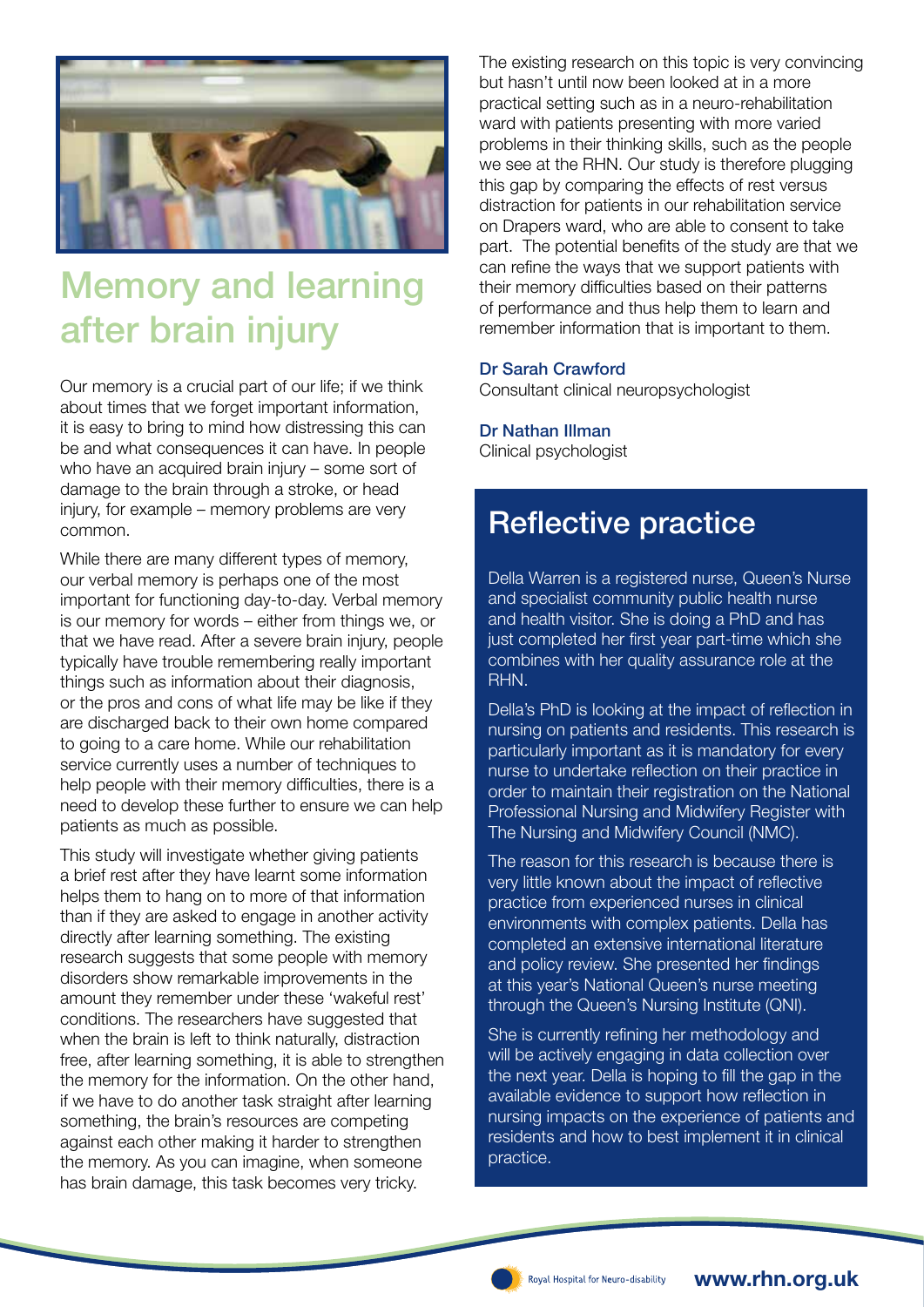

# The assessment of mood and wellbeing in severe brain injury

Severe brain injury affects cognitive, physical, social and emotional facets of a patient's life. One area that can be particularly challenging to address is mood difficulties such as depression and anxiety. Accurate diagnosis and treatment is essential as mood disorders could potentially impact on a patients' functioning and their abilities to meet their goals.

In the general population, mood disorders are identified using clinical interviews and/or selfreport questionnaires. However, these methods do not work with most patients at RHN because they may not have the necessary attention span, language, memory and abstraction skills to engage with a clinical interview. They may not be able to understand and answer complex questions accurately. Current national clinical guidelines suggest alternative methods such as inferring a patient's mood from observations, but these could have more than one possible meaning and could be difficult to attribute to mood alone.

The risks of inaccurately diagnosing someone as having depression when they do not (false positive) or mistakenly concluding that someone is not depressed when they are (false negative) are high. False negative diagnoses can result in patients not receiving the support they need and potentially failing to make as much progress as they could. False positive diagnoses can result in patients being prescribed unnecessary medication that could have a wide range of negative side-effects.

As a clinical psychologist specialising in neuropsychology, I identified this is an area of possible health care inequality and am endeavouring to improve the assessment of mood and wellbeing in this population. My PhD project will evaluate current measures for assessing mood by applying these assessments and detailing their limitations. I will also use these measures with non-brain-injured people; first, to evaluate the benefits and drawbacks of repeated assessments of mood and wellbeing; and secondly, to explore whether asking positive questions about wellbeing is more useful than asking negative questions about low mood.

The study will broaden our understanding of how staff and families understand mood and mood disorders in our patients, as this is something which often concerns them. The overall aim from these studies will be to develop an alternative methodology for measuring mood and wellbeing for people with severe brain injury. It is anticipated that the findings will help the RHN to contribute to revisions of national clinical guidelines, in order to ensure that vulnerable patients with severe brain injury receive more accurate diagnosis and appropriate treatment in the future.

#### Alexandra Rose

Principle clinical psychologist